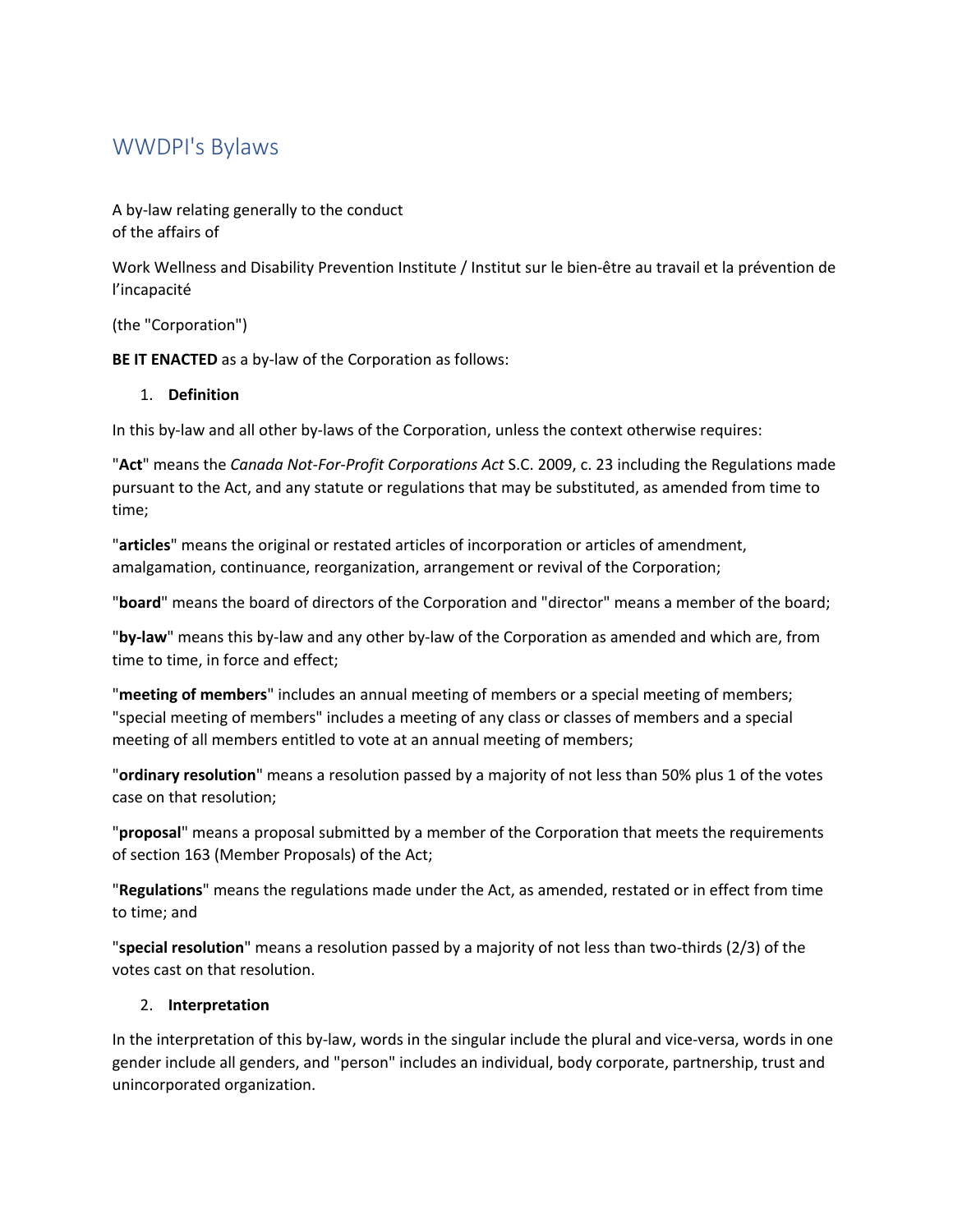Other than as specified above, words and expressions defined in the Act have the same meanings when used in these by-laws.

## 3. **Corporate Seal**

The Corporation may have a corporate seal in the form approved from time to time by the board. If a corporate seal is approved by the board, the secretary of the Corporation shall be the custodian of the corporate seal.

## 4. **Execution of Documents**

Deeds, transfers, assignments, contracts, obligations and other instruments in writing requiring execution by the Corporation may be signed by any two (2) of its officers or directors. In addition, the board may from time to time direct the manner in which and the person or persons by whom a particular document or type of document shall be executed. Any person authorized to sign any document may affix the corporate seal (if any) to the document. Any signing officer may certify a copy of any instrument, resolution, by-law or other document of the Corporation to be a true copy thereof.

## 5. **Financial Year**

The financial year end of the Corporation shall be June 30 in each year.

## 6. **Banking Arrangements**

The banking business of the Corporation shall be transacted at such bank, trust company or other firm or corporation carrying on a banking business in Canada or elsewhere as the board of directors may designate, appoint or authorize from time to time by resolution. The banking business or any part of it shall be transacted by an officer or officers of the Corporation and/or other persons as the board of directors may by resolution from time to time designate, direct or authorize.

## 7. **Borrowing Powers**

The directors of the Corporation may, without authorization of the members,

- $\circ$  borrow money on the credit of the corporation;
- o issue, reissue, sell, pledge or hypothecate debt obligations of the corporation;
- o give a guarantee on behalf and
- $\circ$  mortgage, hypothecate, pledge or otherwise create a security interest in all or any property of the corporation, owned or subsequently acquired, to secure any debt obligation of the corporation.

## 8. **Annual Financial Statements**

The Corporation shall send to the members a copy of the annual financial statements and other documents referred to in subsection 172(1) (Annual Financial Statements) of the Act or a copy of a publication of the Corporation reproducing the information contained in the documents. Instead of sending the documents, the Corporation may send a summary to each member along with a notice informing the member of the procedure for obtaining a copy of the documents themselves free of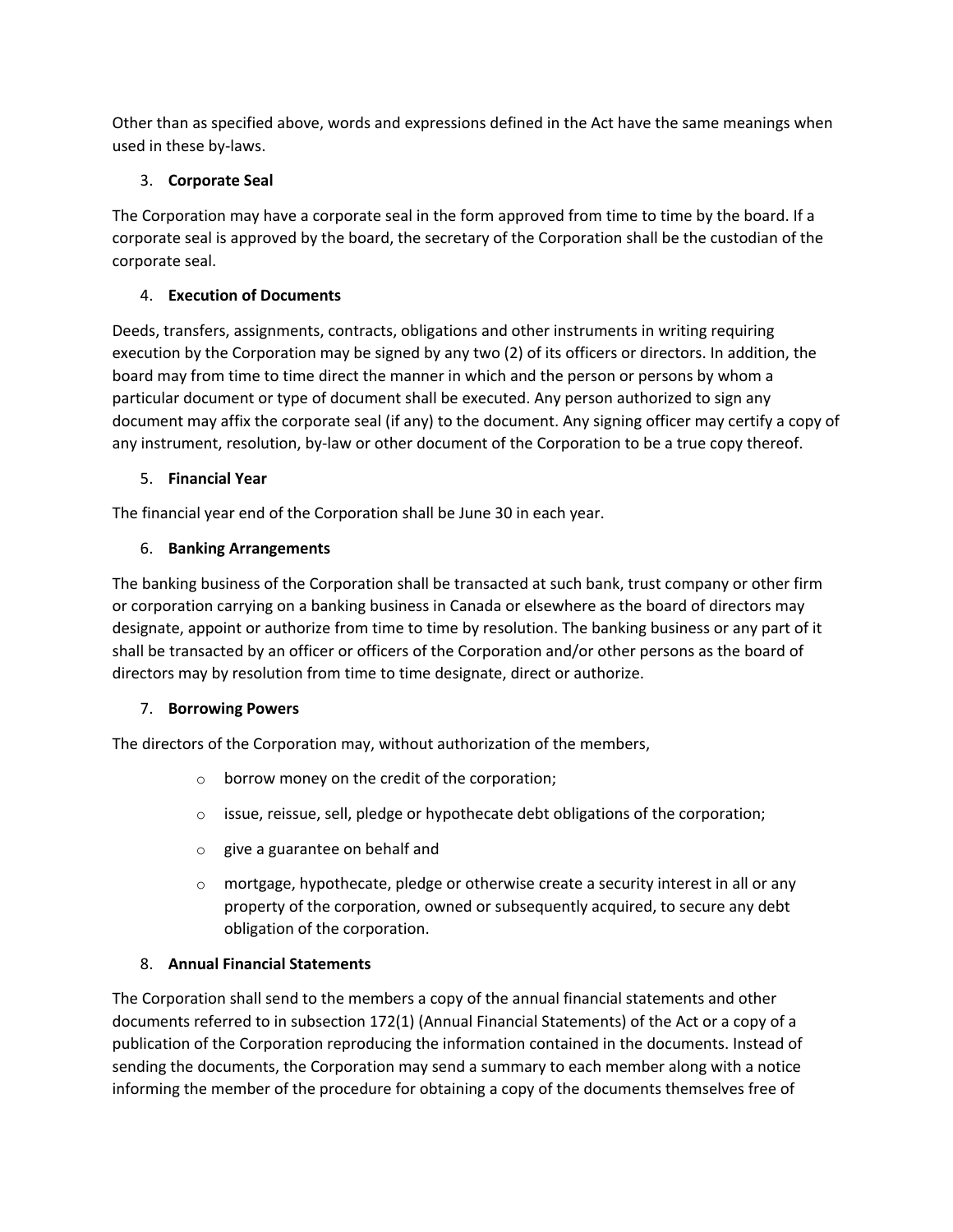charge. The Corporation is not required to send the documents or a summary to a member who, in writing, declines to receive such documents.

## 9. **Membership Conditions**

Subject to the articles, there shall be two classes of members in the Corporation, namely, Class A members and Class B members. The board of directors of the Corporation may, by resolution, approve the admission of the members of the Corporation. Members may also be admitted in such other manner as may be prescribed by the board by resolution. The following conditions of membership shall apply:

## **Class A Members**

- $\circ$  Class A voting membership shall be available to persons who have applied and have been accepted for Class A voting membership in the Corporation.
- $\circ$  The term of membership of a Class A voting member shall be annual, subject to renewal in accordance with the policies of the Corporation.
- $\circ$  As set out in the articles, each Class A voting member is entitled to receive notice of, attend and vote at all meetings of members and each such Class A voting member shall be entitled to one (1) vote at such meetings.

## **Class B Members**

- $\circ$  Class B non-voting membership shall be available to persons who have applied and have been accepted for Class B non-voting membership in the Corporation.
- $\circ$  The term of membership of a Class B non-voting member shall be annual, subject to renewal in accordance with the policies of the Corporation.
- $\circ$  Subject to the Act and the articles, a Class B non-voting member shall not be entitled to receive notice of, attend or vote at meetings of the members of the Corporation.

Pursuant to subsection 197(1) (Fundamental Change) of the Act, a special resolution of the members is required to make any amendments to this section of the by-laws if those amendments affect membership rights and/or conditions described in paragraphs  $197(1)(e)$ , (h), (l) or (m).

## 10. **Membership Transferability**

A membership may only be transferred to the Corporation. Pursuant to Section 197(1) (Fundamental Change) of the Act, a special resolution of the members is required to make any amendment to add, change or delete this section of the by-laws.

## 11. **Notice of Members Meeting**

Notice of the time and place of a meeting of members shall be given to each member entitled to vote at the meeting by the following means:

> $\circ$  by mail, courier or personal delivery to each member entitled to vote at the meeting, during a period of 21 to 60 days before the day on which the meeting is to be held; or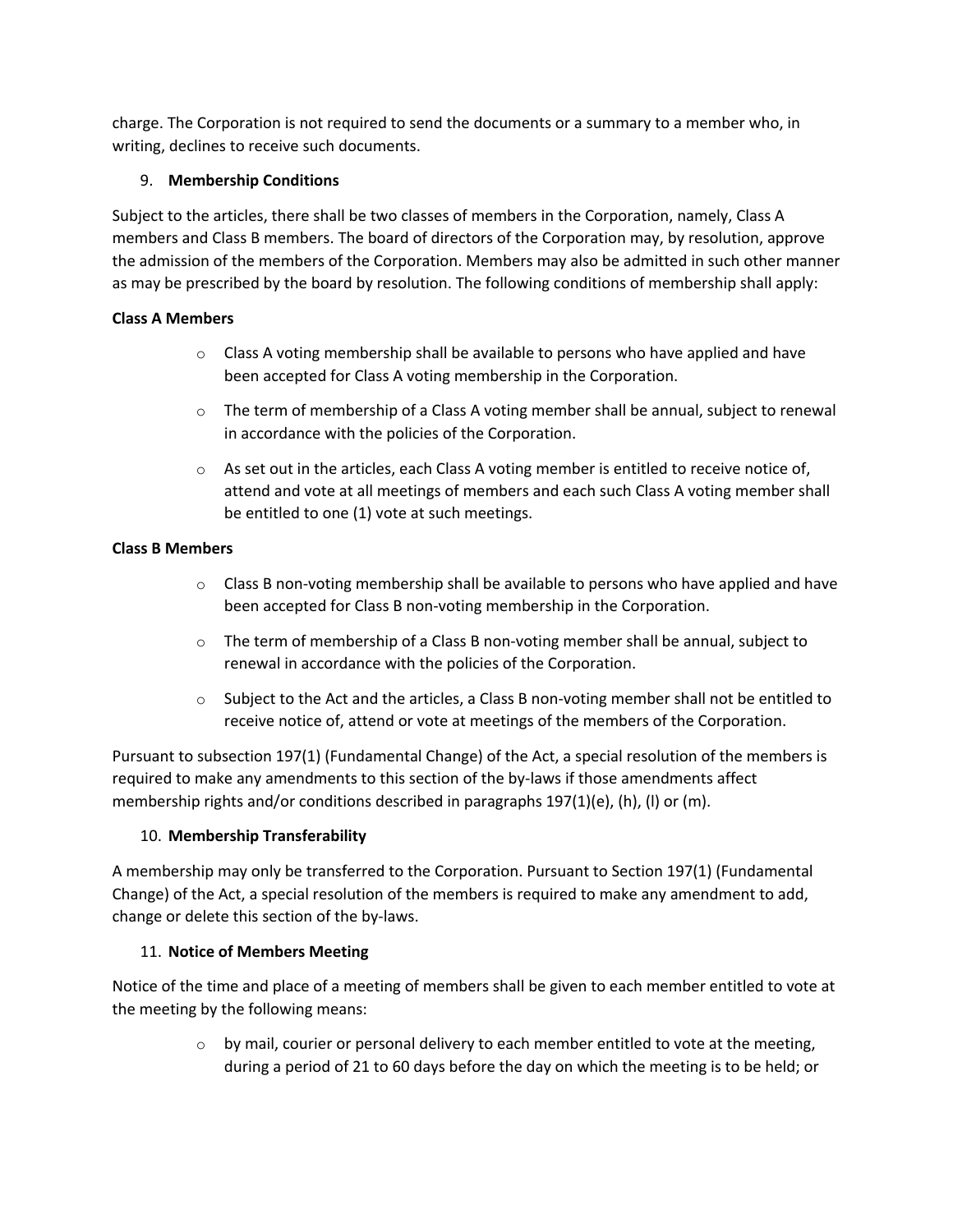$\circ$  by telephonic, electronic or other communication facility to each member entitled to vote at the meeting, during a period of 21 to 35 days before the day on which the meeting is to be held.

Pursuant to subsection 197(1) (Fundamental Change) of the Act, a special resolution of the members is required to make any amendment to the by-laws of the Corporation to change the manner of giving notice to members entitled to vote at a meeting of members.

## 12. **Members Calling a Members' Meeting**

The board of directors shall call a special meeting of members in accordance with Section 167 of the Act, on written requisition of members carrying not less than 5% of the voting rights. If the directors do not call a meeting within twenty-one (21) days of receiving the requisition, any member who signed the requisition may call the meeting.

## 13. **Absentee Voting at Members' Meetings**

Pursuant to section 171(1) (Absentee Voting) of the Act, a member entitled to vote at a meeting of members may vote by mailed-in ballot or by means of a telephonic, electronic or other communication facility if the Corporation has a system that:

- $\circ$  enables the votes to be gathered in a manner that permits their subsequent verification, and
- $\circ$  permits the tallied votes to be presented to the Corporation without it being possible for the Corporation to identify how each member voted.

Pursuant to subsection 197(1) (Fundamental Change) of the Act, a special resolution of the members is required to make any amendment to the by-laws of the Corporation to change this method of voting by members not in attendance at a meeting of members.

## 14. **Membership Dues**

Members shall be notified in writing of the membership dues at any time payable by them and, if any are not paid within one (1) calendar month of the membership renewal date the members in default shall automatically cease to be members of the Corporation.

## 15. **Termination of Membership**

A membership in the Corporation is terminated when:

- $\circ$  the member dies, or, in the case of a member that is a corporation, the corporation is dissolved;
- $\circ$  a member fails to maintain any qualifications for membership described in the section on membership conditions of these by-laws;
- $\circ$  the member resigns by delivering a written resignation to the chair of the board of the Corporation in which case such resignation shall be effective on the date specified in the resignation;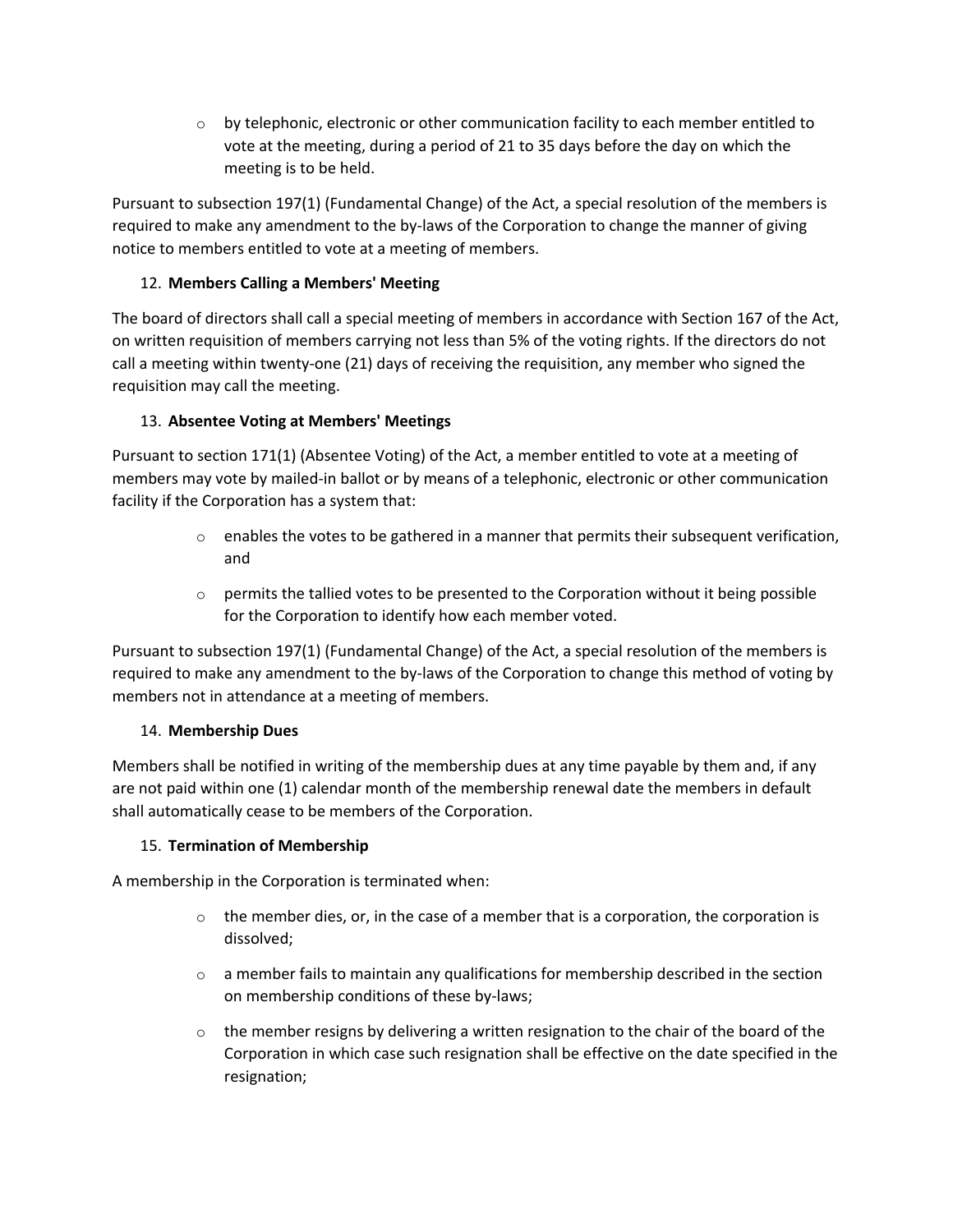- $\circ$  the member is expelled in accordance with any discipline of members section or is otherwise terminated in accordance with the articles or by-laws;
- o the member's term of membership expires; or
- o the Corporation is liquidated or dissolved under the Act.

#### 16. **Effect of Termination of Membership**

Subject to the articles, upon any termination of membership, the rights of the member, including any rights in the property of the Corporation, automatically cease to exist.

#### 17. **Discipline of Members**

The board shall have authority to suspend or expel any member from the Corporation for any one or more of the following grounds:

- $\circ$  violating any provision of the articles, by-laws, or written policies of the Corporation;
- $\circ$  carrying out any conduct which may be detrimental to the Corporation as determined by the board in its sole discretion;
- $\circ$  for any other reason that the board in its sole and absolute discretion considers to be reasonable, having regard to the purpose of the Corporation.

In the event that the board determines that a member should be expelled or suspended from membership in the Corporation, the president, or such other officer as may be designated by the board, shall provide twenty (20) days notice of suspension or expulsion to the member and shall provide reasons for the proposed suspension or expulsion. The member may make written submissions to the president, or such other officer as may be designated by the board, in response to the notice received within such twenty (20) day period. In the event that no written submissions are received by the president, the president, or such other officer as may be designated by the board, may proceed to notify the member that the member is suspended or expelled from membership in the Corporation. If written submissions are received in accordance with this section, the board will consider such submissions in arriving at a final decision and shall notify the member concerning such final decision within a further twenty (20) days from the date of receipt of the submissions. The board's decision shall be final and binding on the member, without any further right of appeal.

## 18. **Proposals Nominating Directors at Annual Members' Meetings**

Subject to the Regulations under the Act, any proposal may include nominations for the election of directors if the proposal is signed by not less than 5% of members entitled to vote at the meeting at which the proposal is to be presented.

## 19. **Cost of Publishing Proposals for Annual Members' Meetings**

The member who submitted the proposal shall pay the cost of including the proposal and any statement in the notice of meeting at which the proposal is to be presented unless otherwise provided by ordinary resolution of the members present at the meeting.

## 20. **Place of Members' Meeting**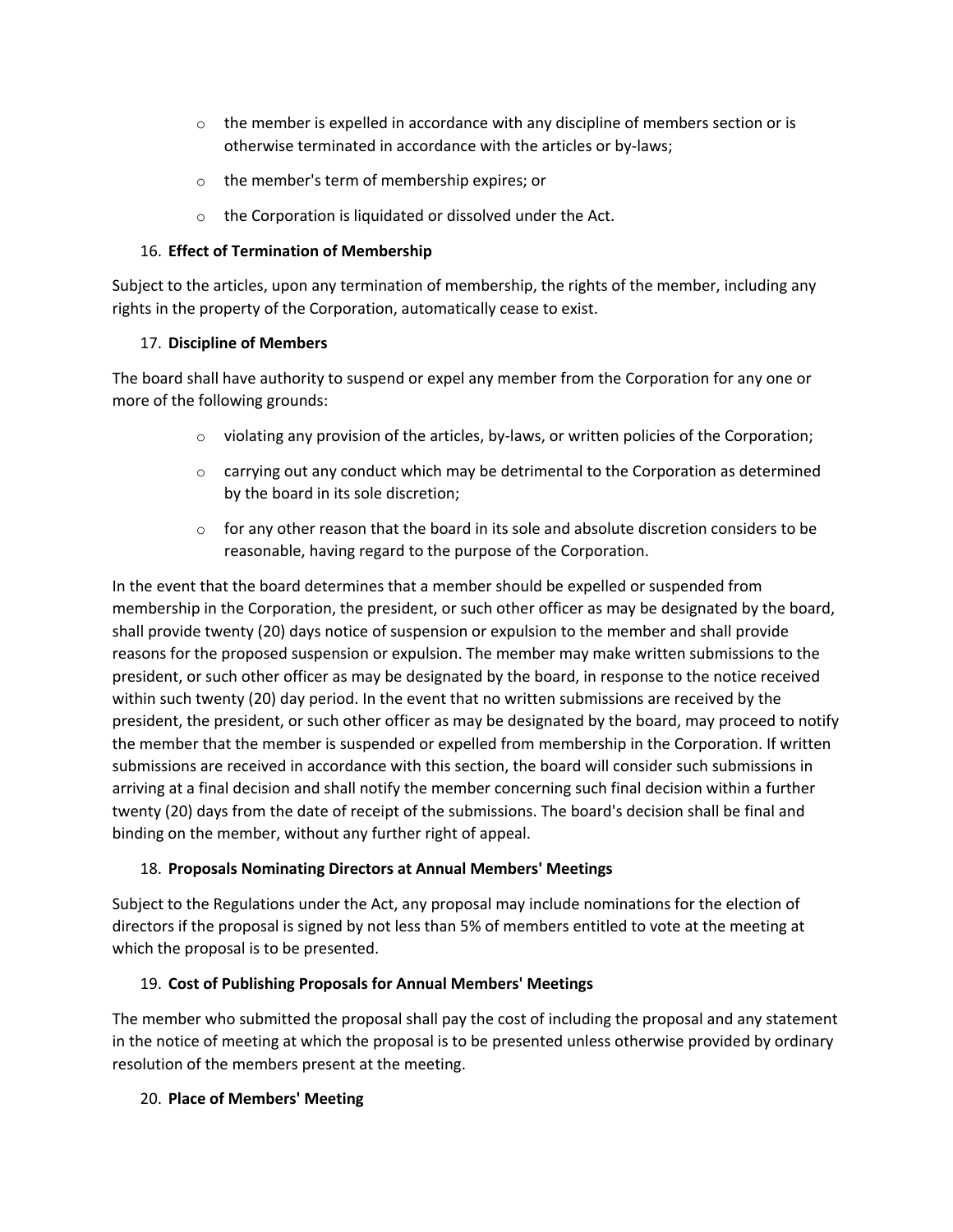Subject to compliance with section 159 (Place of Members' Meetings) of the Act, meetings of the members may be held at any place within Canada determined by the board or, if all of the members entitled to vote at such meeting so agree, outside Canada.

## 21. **Persons Entitled to be Present at Members' Meetings**

Members, non-members, directors and the public accountant of the Corporation are entitled to be present at a meeting of members. However, only those members entitled to vote at the members' meeting according to the provisions of the Act, articles and by-laws are entitled to cast a vote at the meeting.

## 22. **Chair of Members' Meetings**

In the event that the chair of the board and the vice-chair of the board are absent, the members who are present and entitled to vote at the meeting shall choose one of their number to chair the meeting.

## 23. **Quorum at Members' Meetings**

A quorum at any meeting of the members (unless a greater number of members are required to be present by the Act) shall be a majority of the members entitled to vote at the meeting. If a quorum is present at the opening of a meeting of members, the members present may proceed with the business of the meeting even if a quorum is not present throughout the meeting.

## 24. **Votes to Govern at Members' Meetings**

At any meeting of members every question shall, unless otherwise provided by the articles or by-laws or by the Act, be determined by a majority of the votes cast on the questions. In case of an equality of votes either on a show of hands or on a ballot or on the results of electronic voting, the chair of the meeting in addition to an original vote shall have a second or casting vote.

## 25. **Participation by Electronic Means at Members' Meetings**

If the Corporation chooses to make available a telephonic, electronic or other communication facility that permits all participants to communicate adequately with each other during a meeting of members, any person entitled to attend such meeting may participate in the meeting by means of such telephonic, electronic or other communication facility in the manner provided by the Act. A person participating in a meeting by such means is deemed to be present at the meeting. Notwithstanding any other provision of this by-law, any person participating in a meeting of members pursuant to this section who is entitled to vote at that meeting may vote, in accordance with the Act, by means of any telephonic, electronic or other communication facility that the Corporation has made available for that purpose.

# 26. **Members' Meeting Held Entirely by Electronic Means**

If the directors or members of the Corporation call a meeting of members pursuant to the Act, those directors or members, as the case may be, may determine that the meeting shall be held, in accordance with the Act and the Regulations, entirely by means of a telephonic, electronic or other communication facility that permits all participants to communicate adequately with each other during the meeting.

## 27. **Number of Directors**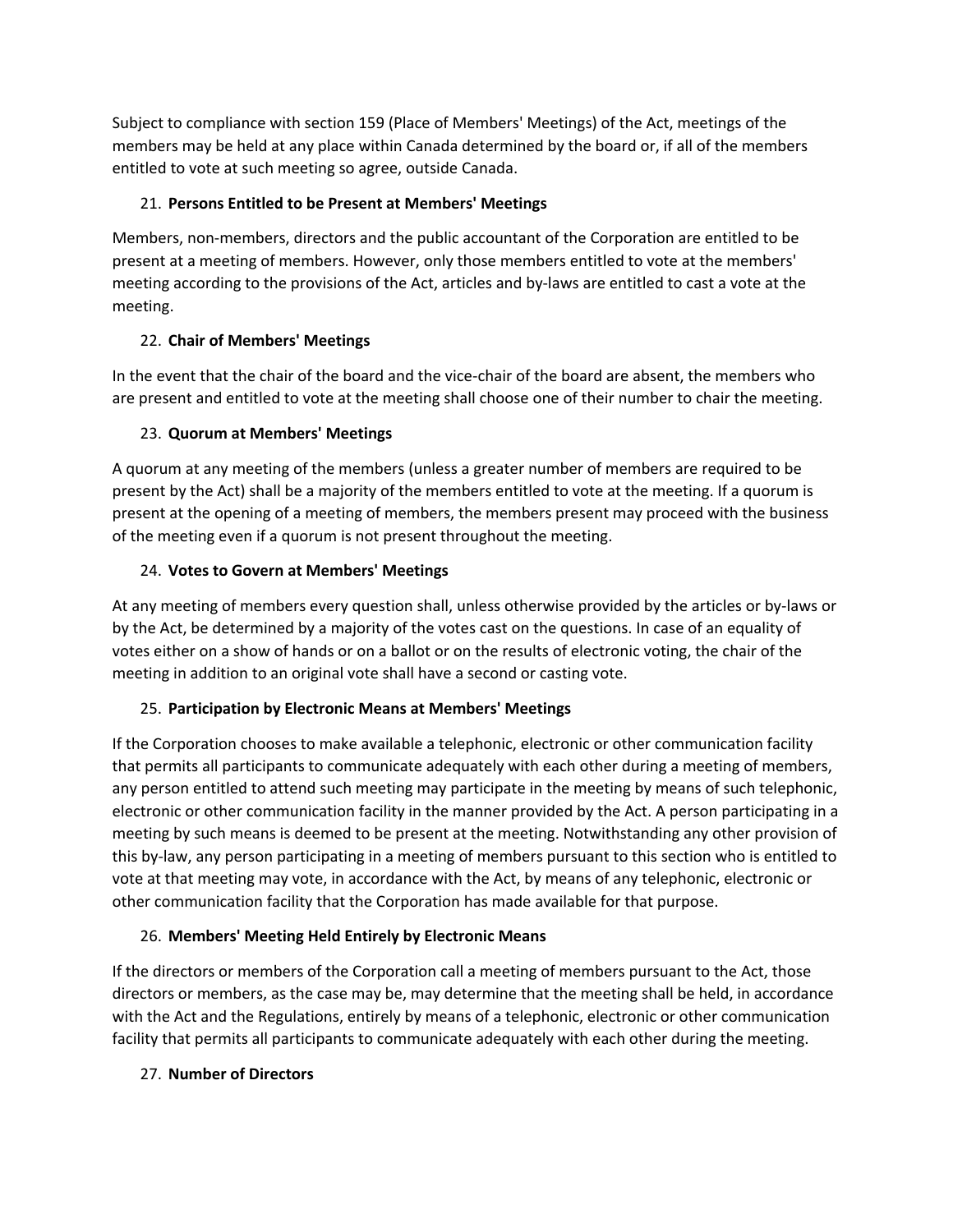The board shall consist of the number of directors specified in the articles. If the articles provide for a minimum and maximum number of directors, the board shall be comprised of the fixed number of directors as determined from time to time by the members by ordinary resolution or, if the ordinary resolution empowers the directors to determine the number, by resolution of the board. In the case of a soliciting corporation the minimum number of directors may not be fewer than three (3), at least two of whom are not officers or employees of the Corporation or its affiliates.

# 28. **Term of Office of Directors**

At the first election of Directors following the approval of this by-law, one-third (1/3) directors shall be elected for a three-year term, one-third (1/3) directors shall be elected for a two-year term and onethird (1/3) directors shall be elected for a one-year term. Thereafter, except where an election is held to fill the unexpired portion of a term, newly elected directors shall be elected for three-year (3) terms.

# 29. **Calling of Meetings of Board of Directors**

Meetings of the board may be called by the chair of the board, the vice-chair of the board or any two (2) directors at any time. If the Corporation has only one director, that director may call and constitute a meeting.

# 30. **Notice of Meeting of Board of Directors**

Notice of the time and place for the holding of a meeting of the board shall be given in the manner provided in the section on giving notice of meeting of directors of this by-law to every director of the Corporation not less than 14 days before the time when the meeting is to be held. Notice of a meeting shall not be necessary if all of the directors are present, and none objects to the holding of the meeting, or if those absent have waived notice of or have otherwise signified their consent to the holding of such meeting. Notice of an adjourned meeting is not required if the time and place of the adjourned meeting is announced at the original meeting. Unless the by-law otherwise provides, no notice of meeting need specify the purpose or the business to be transacted at the meeting except that a notice of meeting of directors shall specify any matter referred to in subsection 138(2) (Limits on Authority) of the Act that is to be dealt with at the meeting.

# 31. **Regular Meetings of the Board of Directors**

The board may appoint a day or days in any month or months for regular meetings of the board at a place and hour to be named. A copy of any resolution of the board fixing the place and time of such regular meetings of the board shall be sent to each director forthwith after being passed, but no other notice shall be required for any such regular meeting except if subsection 136(3) (Notice of Meeting) of the Act requires the purpose thereof or the business to be transacted to be specified in the notice.

# 32. **Votes to Govern at Meetings of the Board of Directors**

At all meetings of the board, every question shall be decided by a majority of the votes cast on the question. In case of an equality of votes, the chair of the meeting in addition to an original vote shall have a second or casting vote.

# 33. **Committees of the Board of Directors**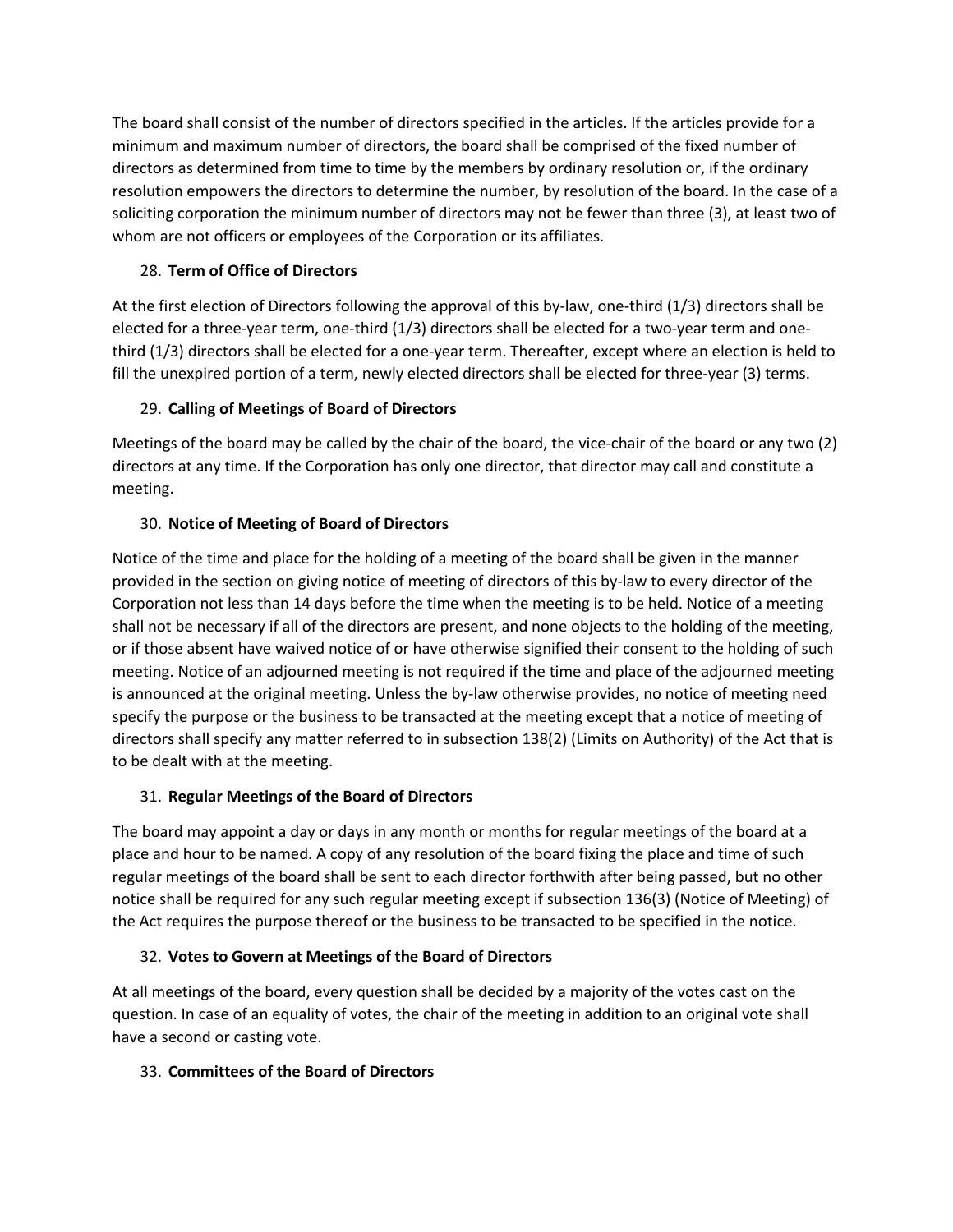The board may from time to time appoint any committee or other advisory body, as it deems necessary or appropriate for such purposes and, subject to the Act, with such powers as the board shall see fit. Any such committee may formulate its own rules of procedure, subject to such regulations or directions as the board may from time to time make. Any committee member may be removed by resolution of the board of directors.

## 34. **Appointment of Officers**

The board may designate the offices of the Corporation, appoint officers on an annual or more frequent basis, specify their duties and, subject to the Act, delegate to such officers the power to manage the affairs of the Corporation. A director may be appointed to any office of the Corporation. An officer may, but need not be, a director unless these by-laws otherwise provide. Two or more offices may be held by the same person.

## 35. **Description of Offices**

Unless otherwise specified by the board (which may, subject to the Act modify, restrict or supplement such duties and powers), the offices of the Corporation, if designated and if officers are appointed, shall have the following duties and powers associated with their positions:

- o **Chair of the Board** The chair of the board, if one is to be appointed, shall be a director. The chair of the board, if any, shall, when present, preside at all meetings of the board of directors and of the members. The chair shall have such other duties and powers as the board may specify.
- o **Vice-Chair of the Board** The vice-chair of the board, if one is to be appointed, shall be a director. If the chair of the board is absent or is unable or refuses to act, the vice-chair of the board, if any, shall, when present, preside at all meetings of the board of directors and of the members. The vice-chair shall have such other duties and powers as the board may specify.
- o **President** If appointed, the president shall be the chief executive officer of the Corporation and shall be responsible for implementing the strategic plans and policies of the Corporation. The president shall, subject to the authority of the board, have general supervision of the affairs of the Corporation.
- o **Secretary** If appointed, the secretary shall attend and be the secretary of all meetings of the board, members and committees of the board. The secretary shall enter or cause to be entered in the Corporation's minute book, minutes of all proceedings at such meetings; the secretary shall give, or cause to be given, as and when instructed, notices to members, directors, the public accountant and members of committees; the secretary shall be the custodian of all books, papers, records, documents and other instruments belonging to the Corporation.
- o **Treasurer** If appointed, the treasurer shall have such powers and duties as the board may specify.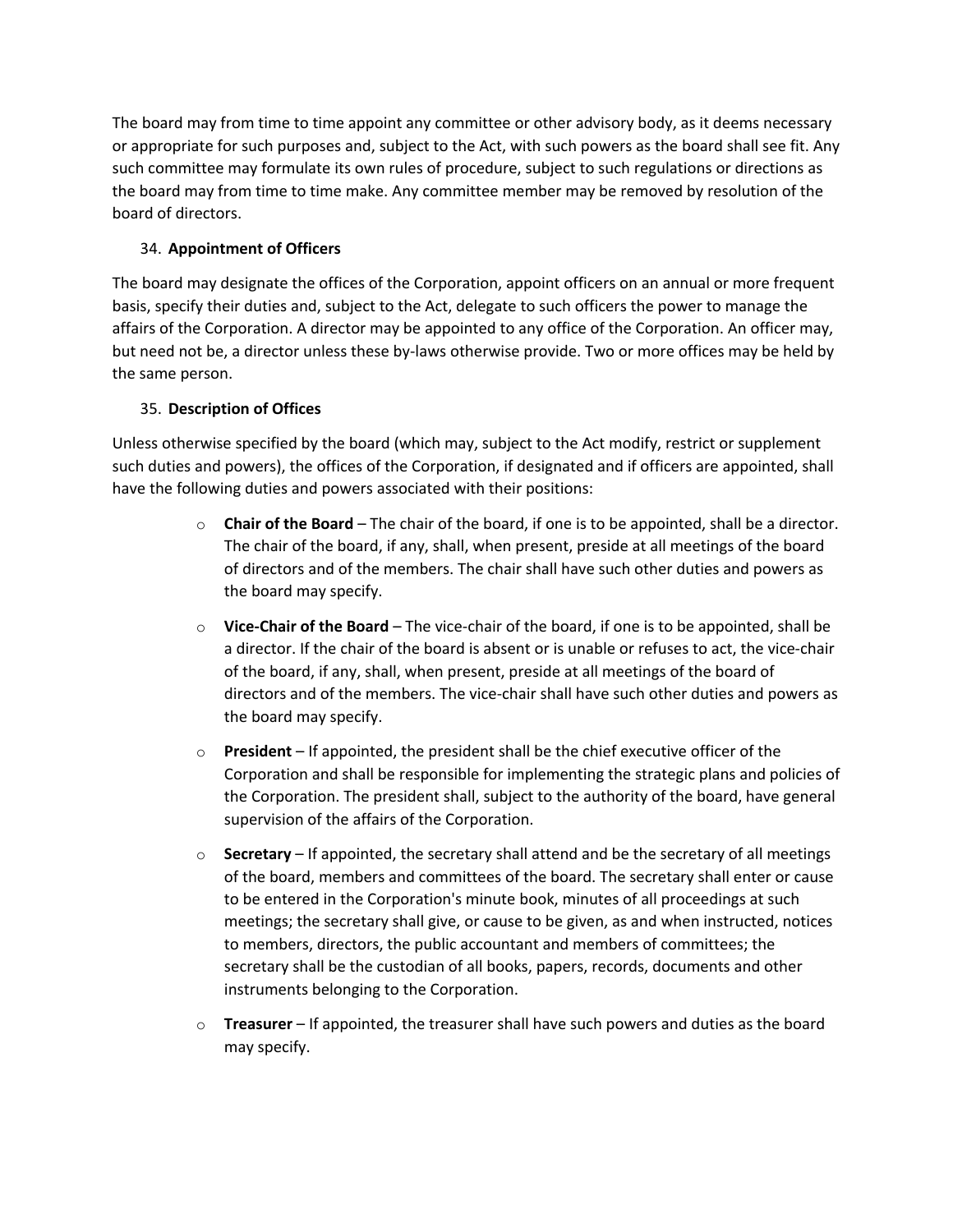The powers and duties of all other officers of the Corporation shall be such as the terms of their engagement call for or the board or president requires of them. The board may from time to time and subject to the Act, vary, add to or limit the powers and duties of any officer.

## 36. **Vacancy in Office**

In the absence of a written agreement to the contrary, the board may remove, whether for cause or without cause, any officer of the Corporation. Unless so removed, an officer shall hold office until the earlier of:

- o the officer's successor being appointed,
- o the officer's resignation,
- $\circ$  such officer ceasing to be a director (if a necessary qualification of appointment) or
- o such officer's death.

If the office of any officer of the Corporation shall be or become vacant, the directors may, by resolution, appoint a person to fill such vacancy.

## 37. **Method of Giving Any Notice**

Any notice (which term includes any communication or document), other than notice of a meeting of members or a meeting of the board of directors, to be given (which term includes sent, delivered or served) pursuant to the Act, the articles, the by-laws or otherwise to a member, director, officer or member of a committee of the board or to the public accountant shall be sufficiently given:

- $\circ$  if delivered personally to the person to whom it is to be given or if delivered to such person's address as shown in the records of the Corporation or in the case of notice to a director to the latest address as shown in the last notice that was sent by the Corporation in accordance with section 128 (Notice of directors) or 134 (Notice of change of directors);
- $\circ$  if mailed to such person at such person's recorded address by prepaid ordinary or air mail;
- $\circ$  if sent to such person by telephonic, electronic or other communication facility at such person's recorded address for that purpose; or
- $\circ$  if provided in the form of an electronic document in accordance with Part 17 of the Act.

A notice so delivered shall be deemed to have been given when it is delivered personally or to the recorded address as aforesaid; a notice so mailed shall be deemed to have been given when deposited in a post office or public letter box; and a notice so sent by any means of transmitted or recorded communication shall be deemed to have been given when dispatched or delivered to the appropriate communication company or agency or its representative for dispatch. The secretary may change or cause to be changed the recorded address of any member, director, officer, public accountant or member of a committee of the board in accordance with any information believed by the secretary to be reliable. The declaration by the secretary that notice has been given pursuant to this by-law shall be sufficient and conclusive evidence of the giving of such notice. The signature of any director or officer of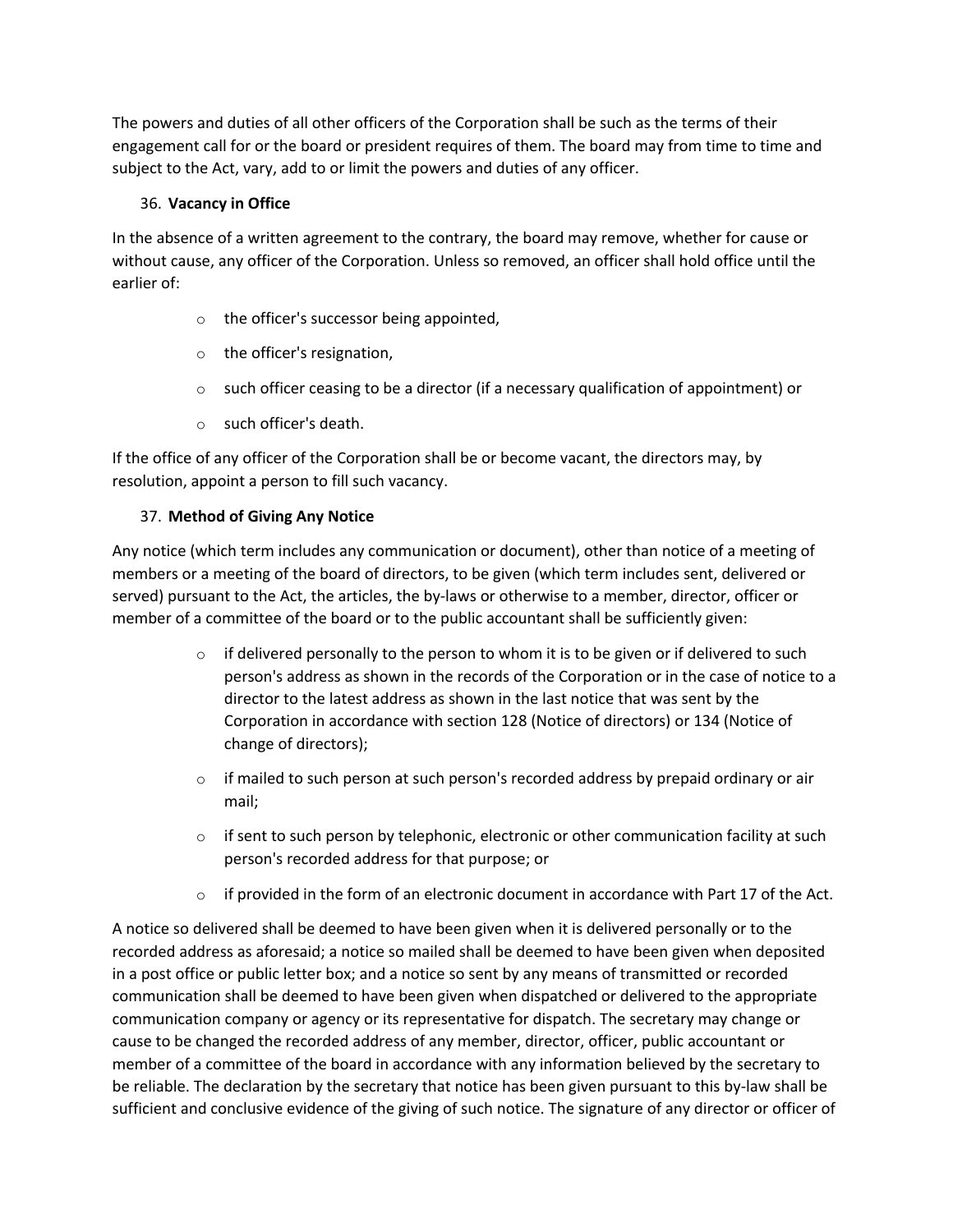the Corporation to any notice or other document to be given by the Corporation may be written, stamped, type-written or printed or partly written, stamped, type-written or printed.

## 38. **Invalidity of any Provisions of this By-law**

The invalidity or unenforceability of any provision of this by-law shall not affect the validity or enforceability of the remaining provisions of this by-law.

## 39. **Omissions and Errors**

The accidental omission to give any notice to any member, director, officer, member of a committee of the board or public accountant, or the non-receipt of any notice by any such person where the Corporation has provided notice in accordance with the by-laws or any error in any notice not affecting its substance shall not invalidate any action taken at any meeting to which the notice pertained or otherwise founded on such notice.

## 40. **Mediation and Arbitration**

Disputes or controversies among members, directors, officers, committee members, or volunteers of the Corporation are as much as possible to be resolved in accordance with mediation and/or arbitration as provided in the section on dispute resolution mechanism of this by-law.

## 41. **Dispute Resolution Mechanism**

In the event that a dispute or controversy among members, directors, officers, committee members or volunteers of the Corporation arising out of or related to the articles or by-laws, or out of any aspect of the operations of the Corporation is not resolved in private meetings between the parties then without prejudice to or in any other way derogating from the rights of the members, directors, officers, committee members, employees or volunteers of the Corporation as set out in the articles, by-laws or the Act, and as an alternative to such person instituting a law suit or legal action, such dispute or controversy shall be settled by a process of dispute resolution as follows:

The dispute or controversy shall first be submitted to a panel of mediators whereby the one party appoints one mediator, the other party (or if applicable the board of the Corporation) appoints one mediator, and the two mediators so appointed jointly appoint a third mediator. The three mediators will then meet with the parties in question in an attempt to mediate a resolution between the parties.

The number of mediators may be reduced from three to one or two upon agreement of the parties.

If the parties are not successful in resolving the dispute through mediation, then the parties agree that the dispute shall be settled by arbitration before a single arbitrator, who shall not be any one of the mediators referred to above, in accordance with the provincial or territorial legislation governing domestic arbitrations in force in the province or territory where the registered office of the Corporation is situated or as otherwise agreed upon by the parties to the dispute. The parties agree that all proceedings relating to arbitration shall be kept confidential and there shall be no disclosure of any kind. The decision of the arbitrator shall be final and binding and shall not be subject to appeal on a question of fact, law or mixed fact and law.